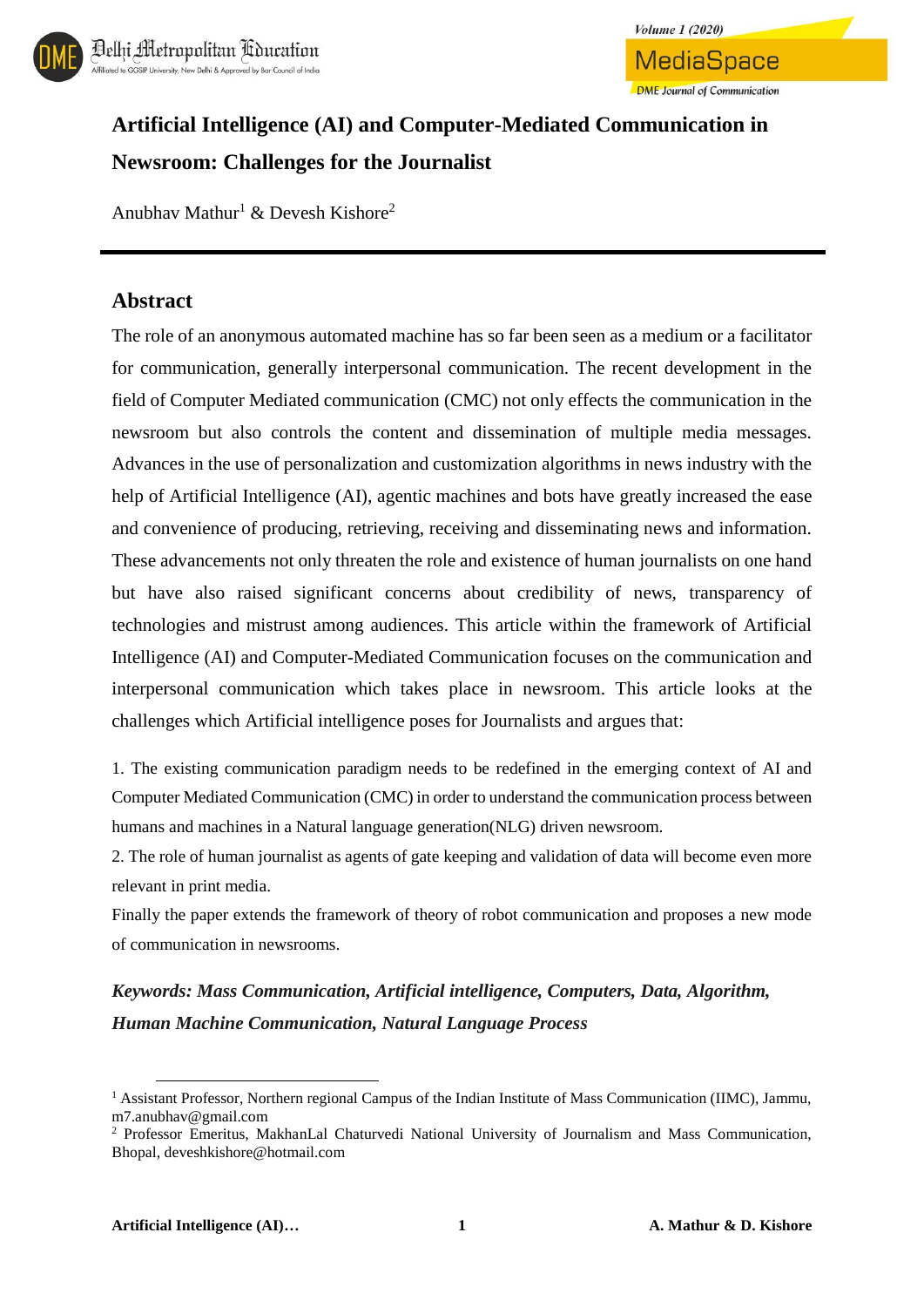# **1. Introduction**

Artificial intelligence(AI) is understood to be a discipline related to computer science and social science which is used to create machines and codes which behave, think and act like humans (Diakopoulos, 2019). AI and its related areas like Machine learning (ML) and Deep learning (ML) use algorithms to do different tasks (Campesato, 2020) .Actually, AI is not just about robots. It's also about creating a mechanical mind that can think like a human. Algorithm is defined as a finite series of prescribed rules or processes to solve a problem and as a sequence of stages it transforms inputs through specified computational procedures into output (Lazer et al, 2014). Once an algorithm has been trained and its accuracy of the results is acceptable it is ready to use. The algorithm continues to train itself with the addition of new data and human response in order to approximate human intelligence.

**Volume 1 (2020)** 

**MediaSpace** 

**DMF** Journal of Communication

To understand the technological advancement in newsroom this paper does not propose a new theory or classification but revisits the communication between the algorithms and humans by extending the conceptual framework proposed by Johann F Hoorn (2018). This framework tries to reconceptualise the communication in NLG newsrooms where the sender, facilitator and receiver are machines which are part of systems and run on dedicated software and use algorithms to generate new stories. Readers will find this conceptual framework useful and will appreciate the way literature has been integrated into a new perspective of automated journalism which looks at the challenges which the human journalists may face in these newsrooms through a theoretical perspective. This paper looks at the challenges which arise in the communication which happens in automated newsroom. The paper puts its argument in the context of AI and Human machine communication also termed as HRC. In this paper Robot, Bot, Algorithm has been taken as an autonomous code which processes an input and gives an output. This paper finally proposes that newsrooms will have a third mode of communication to be fully automated which may be termed as SCS, System Code Communication

#### **2. CMC and HMC within Perspective**

Computer Mediated Communication (CMC) is the usage of computer in offices, institutions, government organisations etc. to maintain continuous exchange of message and information (Gunkel, 2012). It is seen as a technology to maintain relationships in virtual settings and takes the user from physical space to virtual space while doing communication. Scholars have also defined CMC as human communication with the help of computers. It can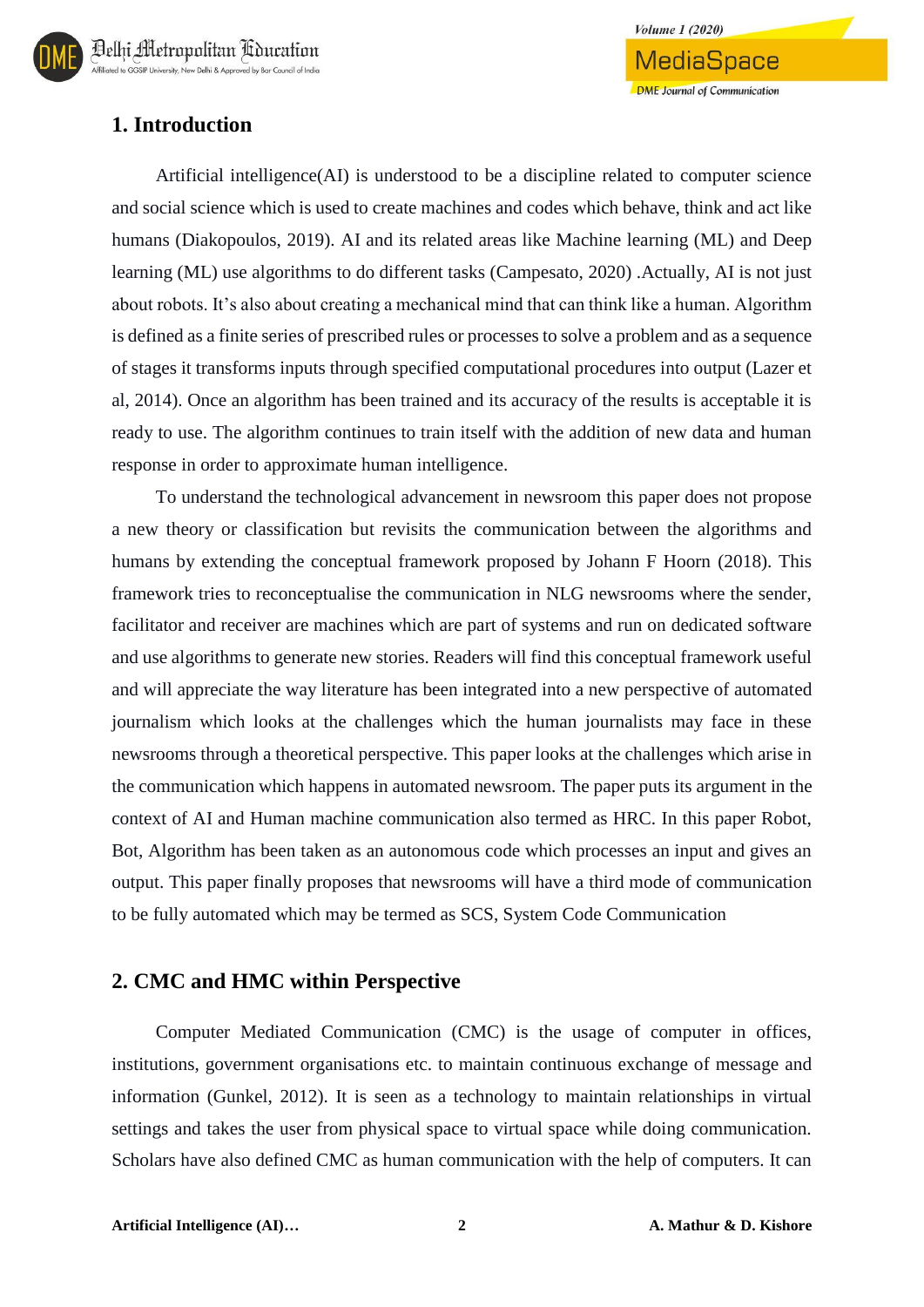

#### **Volume 1 (2020)**

MediaSpace **DME** Journal of Communication

be argued that CMC in a way is derived out of the communication theory. Human-Machine communication (HMC) has gone one step forward by putting machines in place of human senders in the communication process. HMC is seen as study of communication with the computer, whereas CMC looks at how communication systems facilitate communication, report in a different way CMC looks at how different digital technologies can act as channels in the communication process. HMC on the other hand investigates how these technologies can act as communicators. Looking from the communication theory perspective HMC analyses how AI driven technology can act as communicators that is, senders as studied in the traditional models of communication. The HMC phenomenon within the AI perspective is derived from technological aspects of the algorithms, data and the human component which makes the learning process of algorithms better and with each training of datasets they approach human intelligence only. This sort of learning comes with its own drawbacks as one tries to understand the similarities between machine intelligence and human intelligence (Ekbia, 2008). In such cases HMC with machines as communicators and interlocutors will negatively affect AI and communication.

Communication AI and HMC include virtual assistants, social bots, chat bots, automated writing software and devices like amazon's Alexa and apple's Siri. These automated systems use natural language processing (NLP) and Natural Language Generation (NLG) which enable machine to make sense of message written and communicated in human language(Dorr,2015). Through NLP (Allen, 2003) the machine interprets the message and replies in the language understood by the humans.

#### **3. Newsroom and Natural Language Generation (NLG)**

AI based systems take information in video, text, audio, graphics, images and any combination of these formats. These formats are designed to bring about planned behavioural change by engaging the people for longer durations. Many AI applications have information which is represented in the form of logical formulae, production rules and knowledge borrowed from social science, psychology and linguistics.

The rise and adaptation of machines and algorithms in news rooms have changed the journalistic routines and procedures for news production and distribution. Natural Language Generation (NLG) is one of the recent technical advancements in the area of computational linguistics which uses structured data to generate text in human language (Reiter and Dale, 2000). Associated Press (AP) uses NLG technology to automate their stories using wordsmith.

**Artificial Intelligence (AI)… 3 A. Mathur & D. Kishore**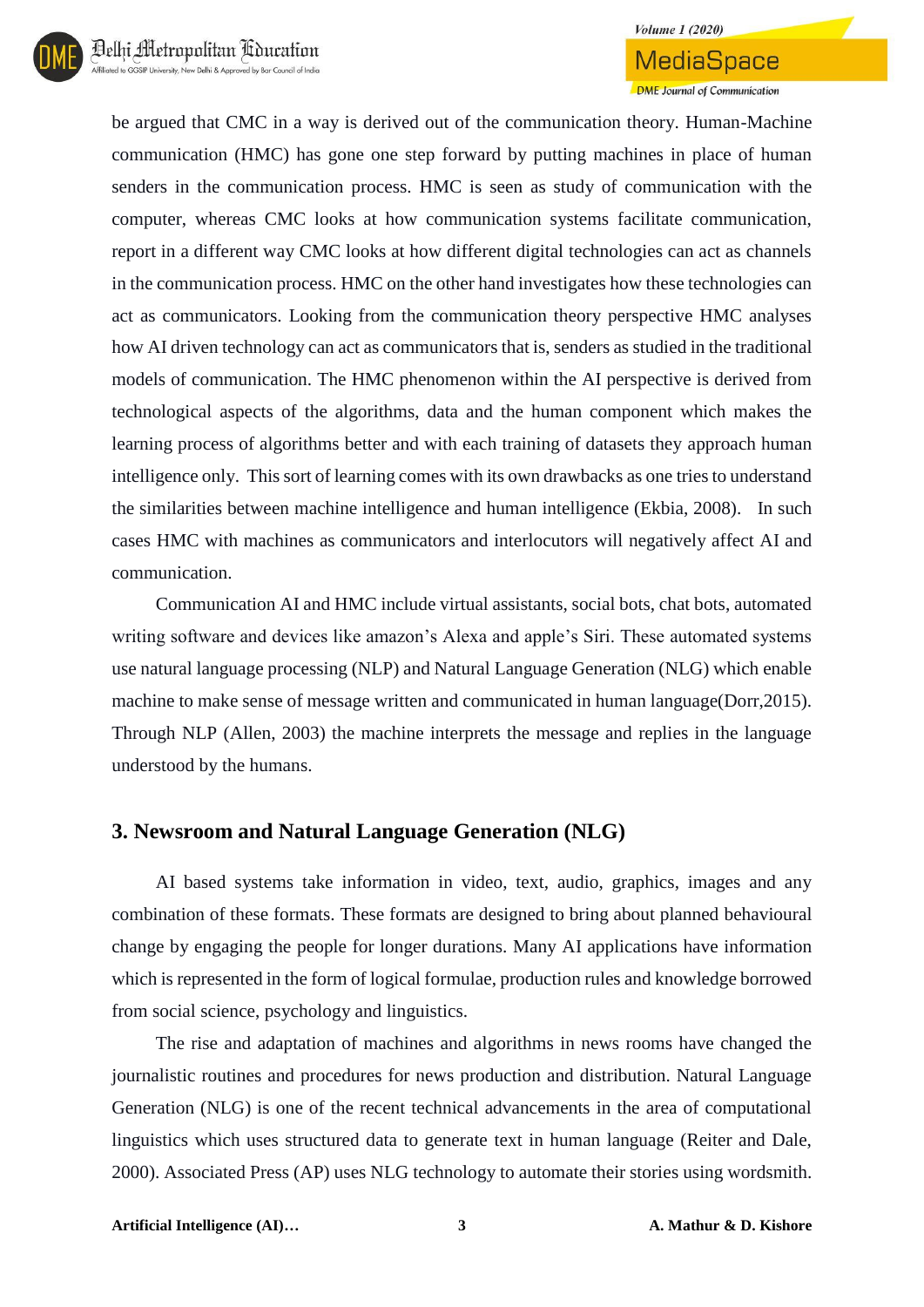

**DME Journal of Communication** 

Wordsmith, developed by Automated Insights is an NLG engine that provides templates which converts data into text. In NLG the data is obtained through cloud, servers or a third-party data agency which is in a structured form like a RDBMS. The data may be for a sports, financial, weather or a health story. After obtaining the data is processed by NLG algorithms which use predefined linguistic and statistical tools to convert it into human readable text. The process of creating the story is getting largely automated and the human interference is being reduced to the minimum. To achieve this media organisations are implementing online content management systems in addition to Natural Language Processing techniques (Dorr, 2015). Natural language processing encompasses NLG and natural language understanding (NLU) which interprets and produces human language in both spoken and written form. The news room generates stories using NLG which are as per the editorial policy of a particular newspaper and suits the journalistic guidelines. The stories generated are often meet the criteria of topicality, periodicity, multimediality, interactivity, context sensitivity and universality. The output through NLG is in the form of human readable language which is a set of strength formed with the help of alphabets and uses grammar to structure the language (Pratt Harmann, 2010).

### **4. System-Code –System Communication (SCS)**

In this proposed conceptual framework the communication in the news room is a type of human machine communication where machine is not only the facilitator but also the sender of the content. In fact in automated news rooms sender and receiver can be both machines where the output from one system becomes the input for the other system. From this perspective of the proposed SCS framework the theoretical paradigms of CMC need re-examination. The Shannon and Weaver Model is the most appropriate and gains more relevance where the human involvement is minimum or rather absent. The input is the signal which is processed upon and becomes the output which then reaches the final destination. The interpersonal communication in automated newsrooms resembles one dimensional flow of signals and information where the human editor may get involved at the end of the reading process.

In SCS mode the system is a machine with processing power and runs on a certain proprietary code. The SCS takes data as input, validates it and sends it in the right format to the algorithm or the code which generates human language, text and passes it to the second system for verifying errors related to syntax, grammar and lexical structure. In SCS mode the human journalist in the newsroom is aware of the system and the code being used to generate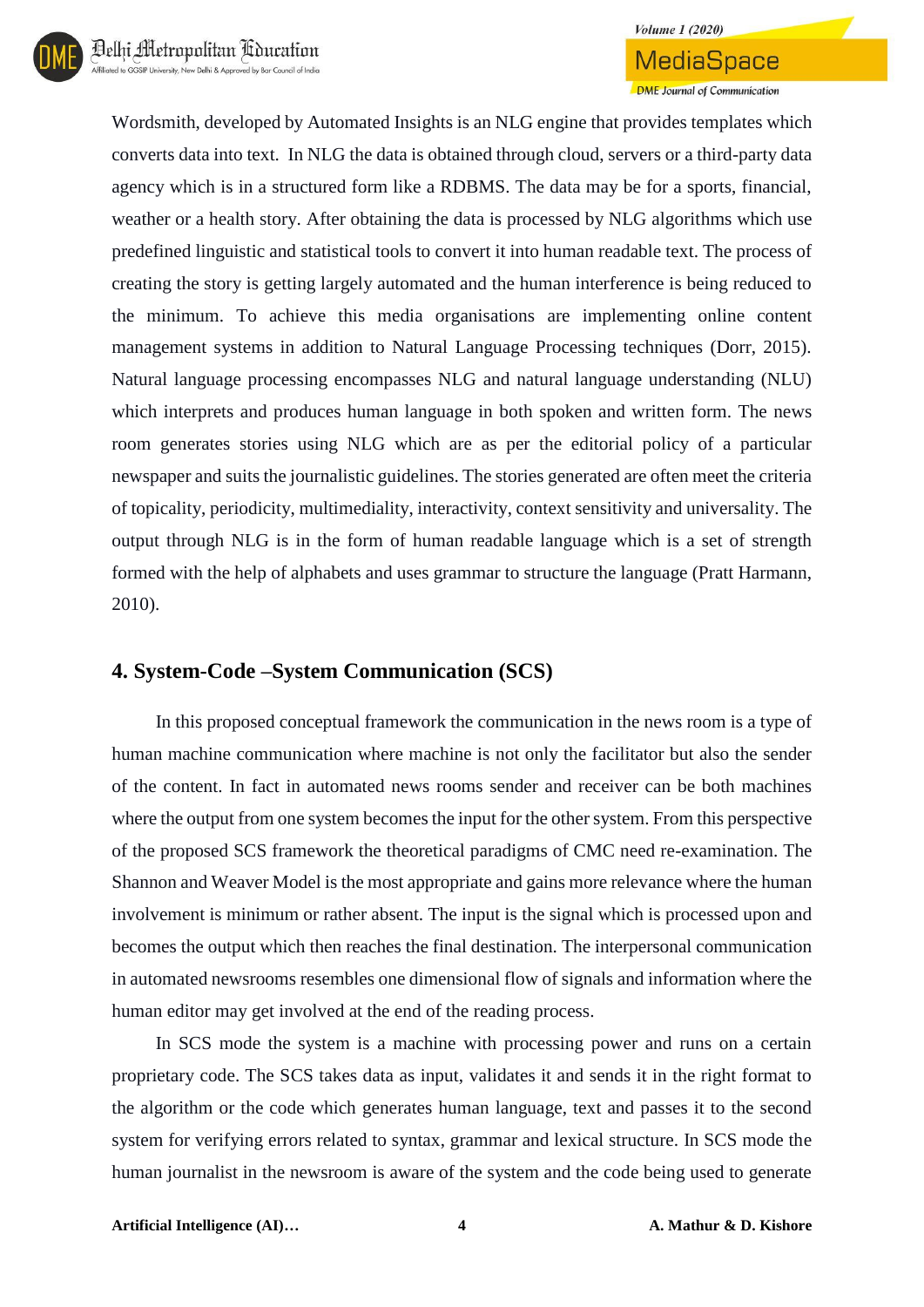stories. SCS can be understood as an extension of RMC. The second level of the framework uses online mechanism to disseminate new stories after personalising it to the subscribers. The audience who is the end receiver has no idea whether there is a human or machine behind the story. They shift their opinion from RMC to HRC. The audience finds it quite difficult to distinguish between stories generated between RMC and HRC and SCS since the parameters of multimediality, topicality interactivity and context sensitivity are almost the same. This proposed conceptual model of SCS is applicable to TV and newspaper news rooms. This proposed mode of communication in the newsroom is termed as SCS and it extends the conceptual framework of Computer-mediated communication and human-machine communication

### **5. Challenges for the Human Journalist**

The communication by AI driven systems ignores psychosocial motives and lacks affection and social approval (Freimuth, Linnan & Potter, 2000; Rubin & Rubin, 2001). Natale (2020) argues that it is the person involved in the communication process who decides the communicator and the channel in a communication process. Natale, further says that the role of computer as social actor is itself questionable. Since the social actors are part of the newsroom and look at stories curated by NLG engines their interaction with the automated technology may affect news quality and the electronic paper. With the use of NLG by news rooms the expectations of audiences with respect to credibility and factual information and its interpretation is also increasing. Audiences are quick to crosscheck the facts and corroborate the information provided by other sources like social media and human social actors.

The lack of cues in newsroom communication will affect the relationship between machines and human journalists which will influence the quality and objectivity of news. The dehumanization of certain newsroom tasks will make it quite difficult for reporters to understand the messages given by the machine. Since machines lack emotions there is bound to be a degree of disinhibition which journalist will experience unless they become accustomed to the new environment. This disinhibition will not only affect the way they interact but will also change their behaviour. Overall, this change may make stories biased and with an element of deception in newsroom.

Research has indicated that differences between human and automated written text are difficult to identify (Van der Kaa and Krahmer, 2014; Clerwall, 2014). Guzman (2019) argues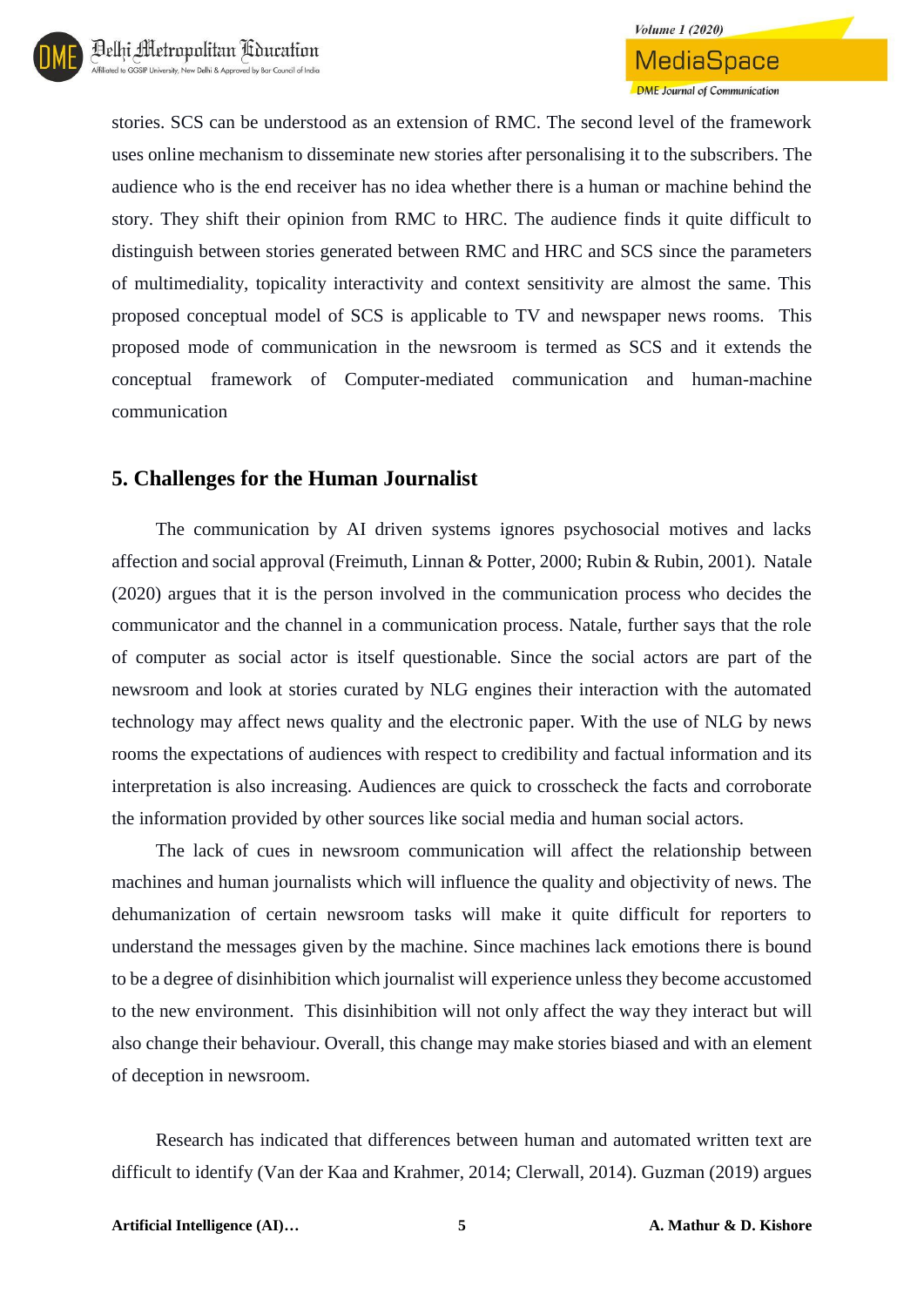that in HMC it is the humans who are responsible for deciding the final message given by the machine and making sense of the message. Human intervention will be needed in the communication process in newsrooms to make sense of the data as argued by Guzman & Lewis (2020). The author argues that though AI and HMC perspective suggest that communication happens with and through machines this will not replace human communication in the newsrooms. The proposed SCS mode is a hybrid system that uses human journalist at different stages to ensure that the news production routines are free of errors in all aspects i.e. data, syntax, grammar and language. Future work may look at the interrelationship between systems in SCS mode. Researchers may also look at how human journalists will communicate and understand the output produced by then automated systems within CS framework.

#### **6. Discussion**

The speed and relevance of content production in a media organisation is termed as topicality (Meier, 2003). In newsrooms with HRC mode the topicality may be affected due to social presence theory and missing social context. Topicality makes the visibility of news higher and there are more chances of a particular news being visible and being read by a larger number of audience. NLG system use hyperlinks and are interactive which gives the users the affordance to register their choices and preference on websites. The interactive features support multimediality where other formats of data like graphics, audio, video can be linked with NLG output which is primarily textual. These sort of NLG systems are in addition to RMC and HRC as discussed by Hoorn (2018). The context selectivity of NLG systems are based on data availability and data quality. The content refers to various subject interest of the user which NLG capitalises on and generates real time stories for the audience so that the stories could be sent when they need them the most. HRC mode may lead to individuation effects. The journalist working in these newsrooms may lose a sense of awareness of himself and others which will affect the news context, sensitivity and its credibility. This phenomenon will lower the reliability and sincerity of signals (human language) which the journalist will transmit in the newsroom (Donath, 2007). The credibility of the story is dependent on the data quality, any ambiguity, missing values and incoherence of data needs to be identified before using data to generate stories. This makes the role of a statistician or a data journalist quite evident at the data acquisition stage.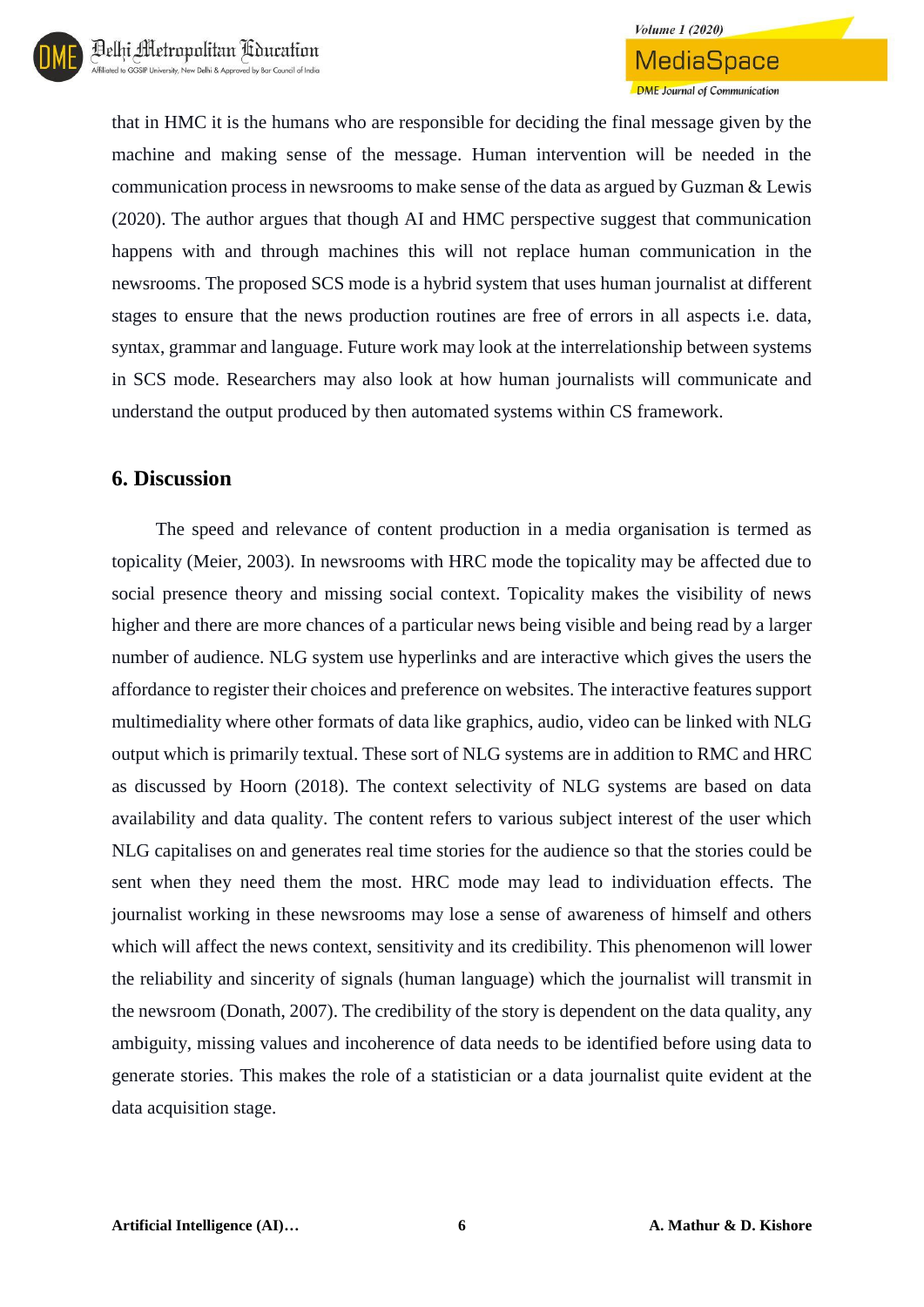MediaSpace

**DME Journal of Communication** 

NLG is much ahead of online journalism since it can be understood within the perspective of AI and human machine communication. A newsroom which uses NLG to perform certain task of news writing, editing and modifying the stories as per individual user requirements use human journalist or machine to create stories. In news rooms where the human journalist is aware of the presence of the algorithm or a bot as a medium of communication between humans is termed as Robot Mediated Communication(RMC) as proposed by Hoorn(2018). RMC has been conceptualized as an extension of CMC. Situation where the audience is aware about the role of machine or bot as the sender of the stories within the AI perspective is seen as Human Robot Communication (Hoorn, 2018). That is people don't assume a human behind the machine then they are using the HRC mode. Print media newsrooms are gradually using NLG engines and seek more automation to minimize the cost of news production and distribution. The advancement in big data and Internet of things (IOT) will ensure early adoption of SCS and other hybrid models where the role and agency of algorithms, systems and human will vary on a continuum.

Systems using SCS mode may be designed to support multimediality and news routines and production in different languages. These systems will have human journalist to check document planning, data acquisition and data validation. After data validation the NLG systems will process the structured data to proceed to micro-planning and realisation, where the real text of the stories will be formed. This involvement of human journalist at crucial check points will enhance data integrity, objectivity and will minimize disinhibition and signalling errors. Newsrooms with different level of financial resources will do good to use SCS mode in their newsrooms to achieve sustenance by generating stories which are topical, interactive and universal. This proposed model is more efficient and faster which will provide immediate dissemination of relevant stories to its readers in real-time.

#### **7. Conclusion**

Technologies like AI, big data, cloud computing, Machine learning, deep, learning, wearable and virtual reality are the future of newsrooms but this technology needs to be used with discretion. AI is being used to design communication systems with the help of simulation of human capabilities like, reasoning, language production & comprehension to match human intelligence and emotions. This is where the role of communication becomes important. It is not only the interpretation using NLP but also the communication which will be done with the help of AI. The paper looked at the various challenges which a journalist faces in an automated

**Artificial Intelligence (AI)… 7 A. Mathur & D. Kishore**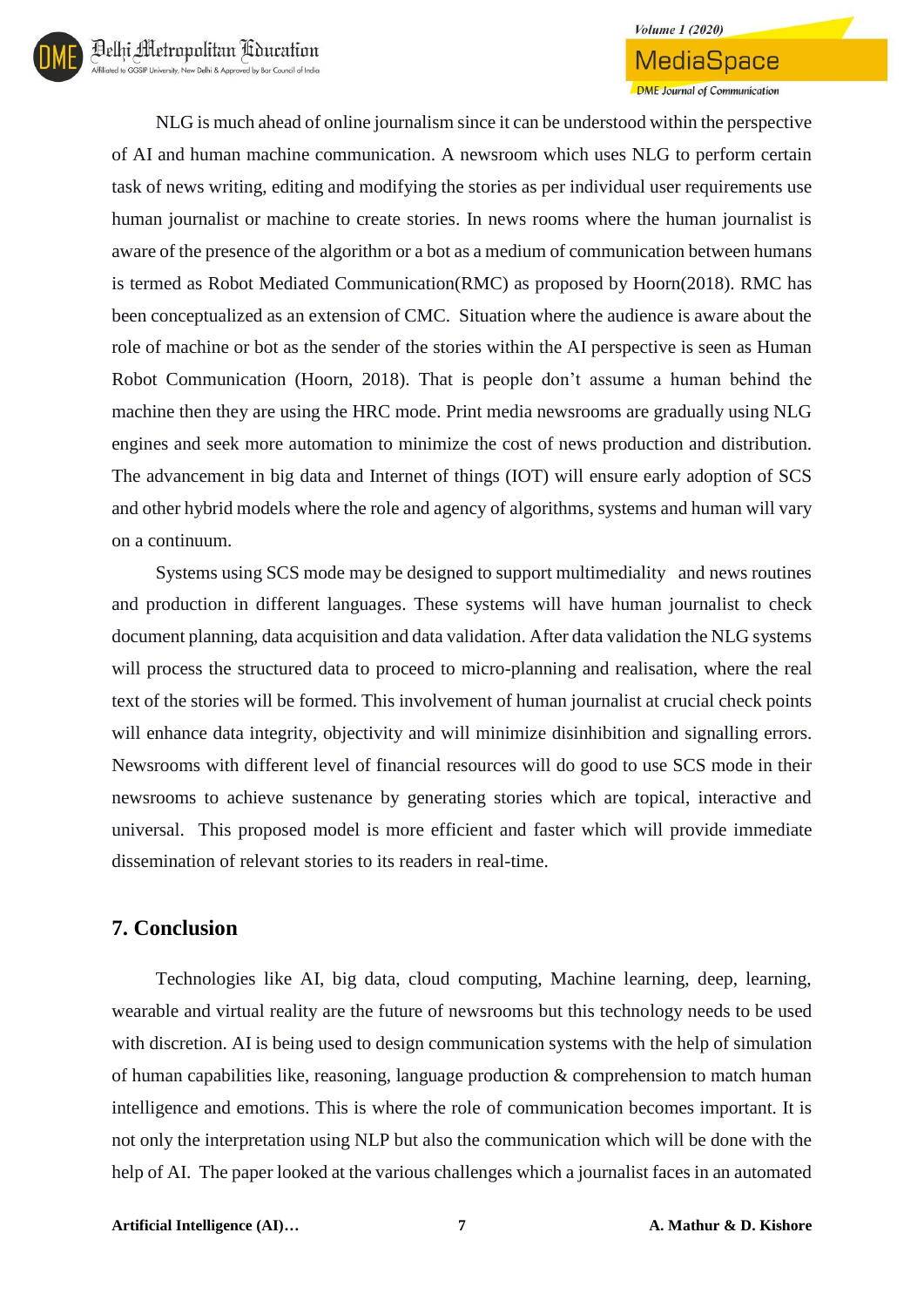

newsroom. These challenges are related to data authenticity, correctness of algorithm, context of the story and lexical errors of the stories written by NLG engines. In the end the paper proposed a new conceptual framework of newsroom communication between machines and humans which will minimize production routines, cost and increase the efficiency of newsrooms.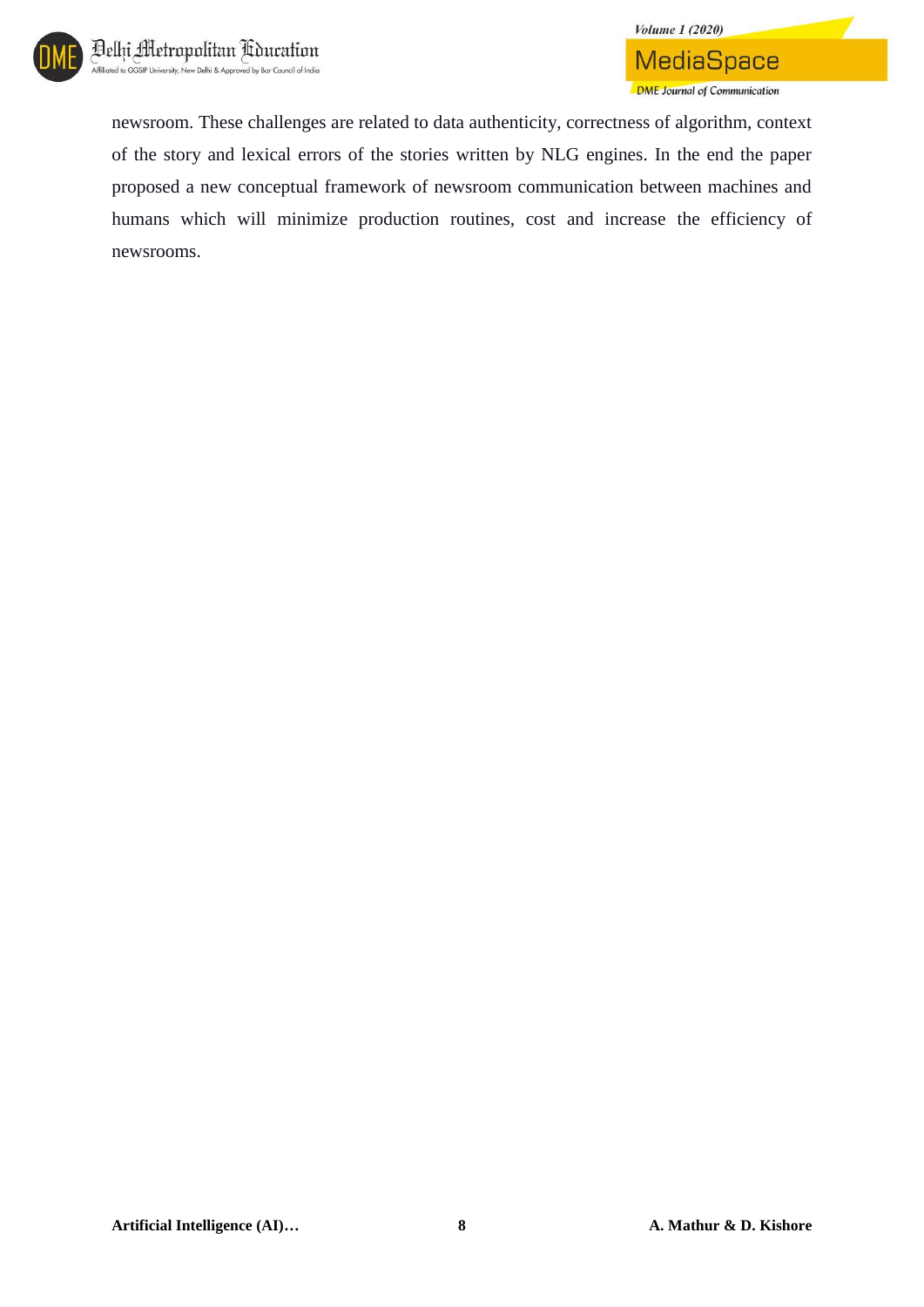

### **References**

Allen JF (2003) Natural language processing. In: Ralston A, Reilly ED and Hemmendinger D (eds) Encyclopedia of Computer Science. 4th ed. Chichester: Wiley, pp. 1218–1222.

Campesato, O. (2020). Artificial Intelligence, Machine Learning, and Deep Learning. Stylus Publishing, LLC.

Clerwall, C. (2014). Enter the robot journalist: Users' perceptions of automated content. Journalism practice, 8(5), 519-531.

Diakopoulos, N. (2019). Automating the news: How algorithms are rewriting the media. Harvard University Press.

Donath, J., 2007. Signals in social supernets. Journal of Computer‐ Mediated Communication, 13 (1), 231-251. doi: 10.1111/j.1083-6101.2007.00394.x

Dörr, K. N. (2015). Mapping the field of algorithmic journalism. Digital journalism.

Ekbia, H. R. (2008). Artificial dreams: the quest for non-biological intelligence (Vol. 200, No. 8). Cambridge: Cambridge University Press.

Freimuth, V., Linnan, H. W., & Potter, P. (2000). Communicating the threat of emerging infections to the public. Emerging Infectious Diseases, 6(4), 337–347.

Gunkel, D. J. (2012). The machine question: Critical perspectives on AI, robots, and ethics. Cambridge, MA: MIT Press.

Guzman AL (2019) Voices in and of the machine: source orientation toward mobile virtual assistants. Computers in Human Behaviour 90: 343–350.

Guzman, A. L., & Lewis, S. C. (2020). Artificial intelligence and communication: A Human– Machine Communication research agenda. New Media & Society, 22(1), 70-86.

Hoorn, J. F. (2018). Theory of Robot Communication: I. The Medium is the Communication Partner. arXiv preprint arXiv:1812.04408.

Lazer, D., Kennedy, R., King, G., & Vespignani, A. (2014). The parable of Google Flu: traps in big data analysis. Science, 343(6176), 1203-1205.

Meier, Klaus. 2003. "Qualita¨t Im Online-Journalismus [Quality in Online-Journalism]." In Qualita ¨t Im Journalismus. Grundlagen, Dimensionen, Praxismodelle [Quality in Journalism.

Basics, Dimensions, Practical Models], edited by Hans-Ju¨ rgen Bucher and Klaus-Dieter

Altmeppen, 247–266. Wiesbaden: Westdeutscher Verlag.

Pratt-Hartmann, I. (2010). Computational complexity in natural language. The handbook of computational linguistics and natural language processing, 57.

Reiter, E., & Dale, R. (2000). Building natural language generation systems. Cambridge university press.